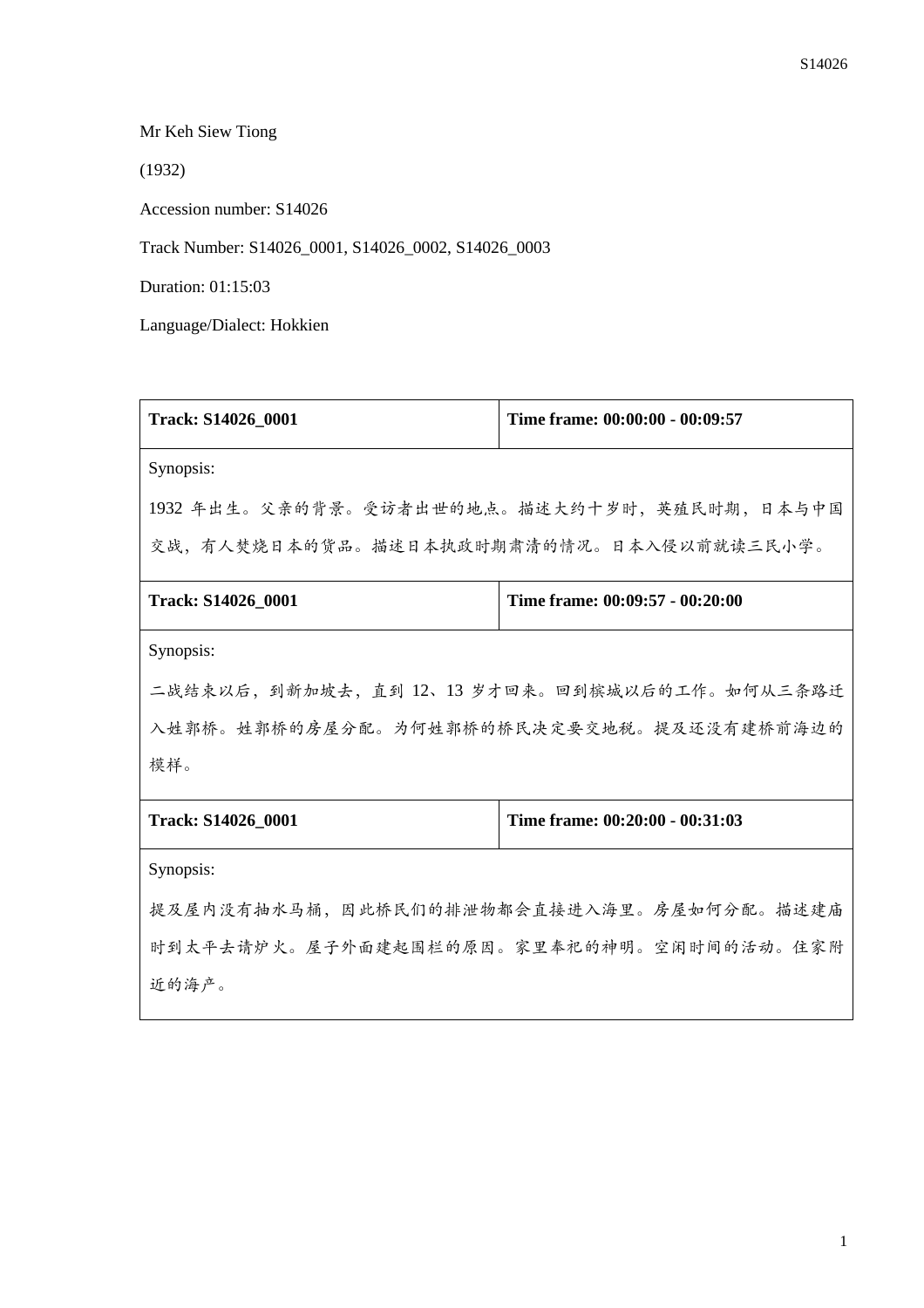| Track: S14026_0002                         | Time frame: 00:00:00 - 00:09:57 |  |
|--------------------------------------------|---------------------------------|--|
| Synopsis:                                  |                                 |  |
| 与其他姓氏桥的互动。姓郭桥被拆时的感想。住在姓郭桥时所做过的房子维修工作。维修时   |                                 |  |
| 的建筑材料。与政府代表商谈的地点、谈判的内容。要拆桥时,大多数桥民的反应。描述正   |                                 |  |
| 月初八晚上在姓郭桥上拜天公的情景。                          |                                 |  |
| Track: S14026_0002                         | Time frame: 00:09:57 - 00:20:09 |  |
| Synopsis:                                  |                                 |  |
| 继续描述拜天公时的情景。描述姓郭桥在一名中国籍回教徒——马天英的帮助下很快有了水   |                                 |  |
| 电供应。如何认识马天英。申请水电供应的过程。描述如今还维持着的回教习俗。       |                                 |  |
| Track: S14026_0002                         | Time frame: 00:20:09 - 00:31:03 |  |
| Synopsis:                                  |                                 |  |
| 描述葬礼,包括棺木摆放的地方、仪式。从事火炭工作时的职位。详述装火炭的工作。提及   |                                 |  |
| 火炭船的运载量。                                   |                                 |  |
| Track: S14026_0003                         | Time frame: 00:00:00 - 00:12:57 |  |
| Synopsis:                                  |                                 |  |
| 提及乘搭舢板到火炭货船去工作。身为管工的职务。火炭生意最旺盛的时期。火炭船没有再   |                                 |  |
| 来槟城的原因。提及好的以及不好的火炭品种。当火炭的管工直到大约50至60岁为止。结束 |                                 |  |
| 当火炭管工的工作以后,改行从事饲料工作。描述饲料工作。认为最辛苦的工作。如何计算   |                                 |  |
| 火炭员工的工资。描述火炭工所面对的挑战。比较喜欢高楼房子多过海边房屋的原因。     |                                 |  |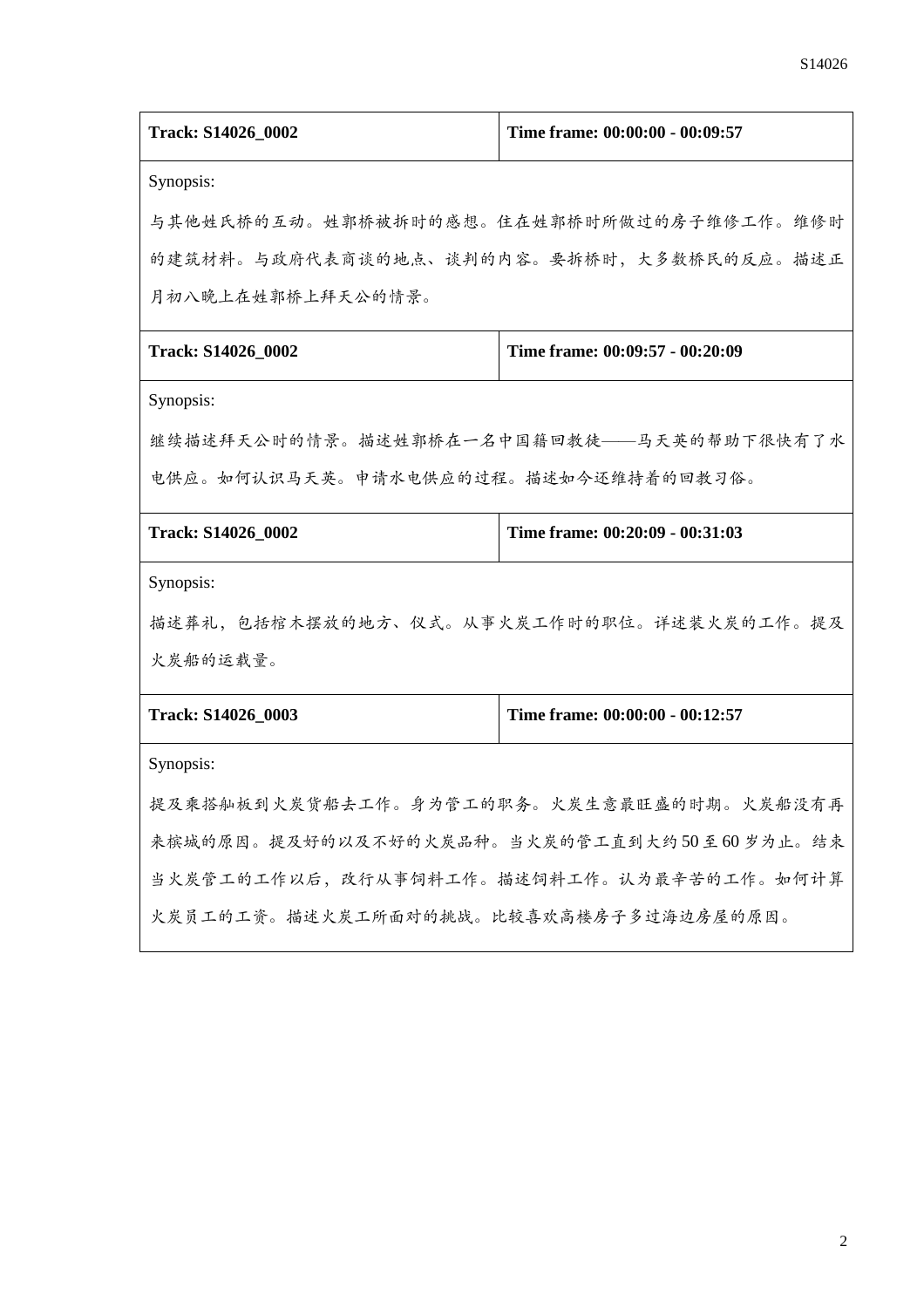## Mr Keh Siew Tiong

(1932 )

Accession number: S14026

Track Number: S14026\_0001, S14026\_0002, S14026\_0003

Duration: 01:15:03

Language/Dialect: Hokkien

| <b>Track: S14026 0001</b> | Time frame: $00:00:00 - 00:09:57$ |
|---------------------------|-----------------------------------|
|                           |                                   |

Synopsis:

Born in 1932. Father's background. His place of birth. Described that when he was about 10 years old, during the British colonial period, Japanese goods were burnt when China and Japan were at war. Described the Operation Sook Ching (purge through cleansing) executed during the Japanese occupation. Studied at Sum Min Primary School before Japanese invasion.

| <b>Track: S14026 0001</b> | Time frame: $00:09:57 - 00:20:00$ |
|---------------------------|-----------------------------------|
|                           |                                   |

Synopsis:

Went to Singapore when the World War II ended until he was 12 or 13 years old. His occupation after returning to Penang. How he moved from Lebuh Presgrave to Koay Jetty. The houses allocation at Koay Jetty. Why the residents decided to pay quit rent. Mentioned about the seashore before the jetty was built.

| Track: S14026 0001 | Time frame: 00:20:00 - 00:31:03 |
|--------------------|---------------------------------|
|                    |                                 |

Synopsis:

Mentioned that human excretions went directly into the sea since there was no flush toilet bowl at home. The Koay Jetty house allocation. Described going to Taiping to bring ashes back from the mother temple there. Reason for building up fences around the house. Deities worshipped at home. Leisure activities. Sea produce in his housing area.